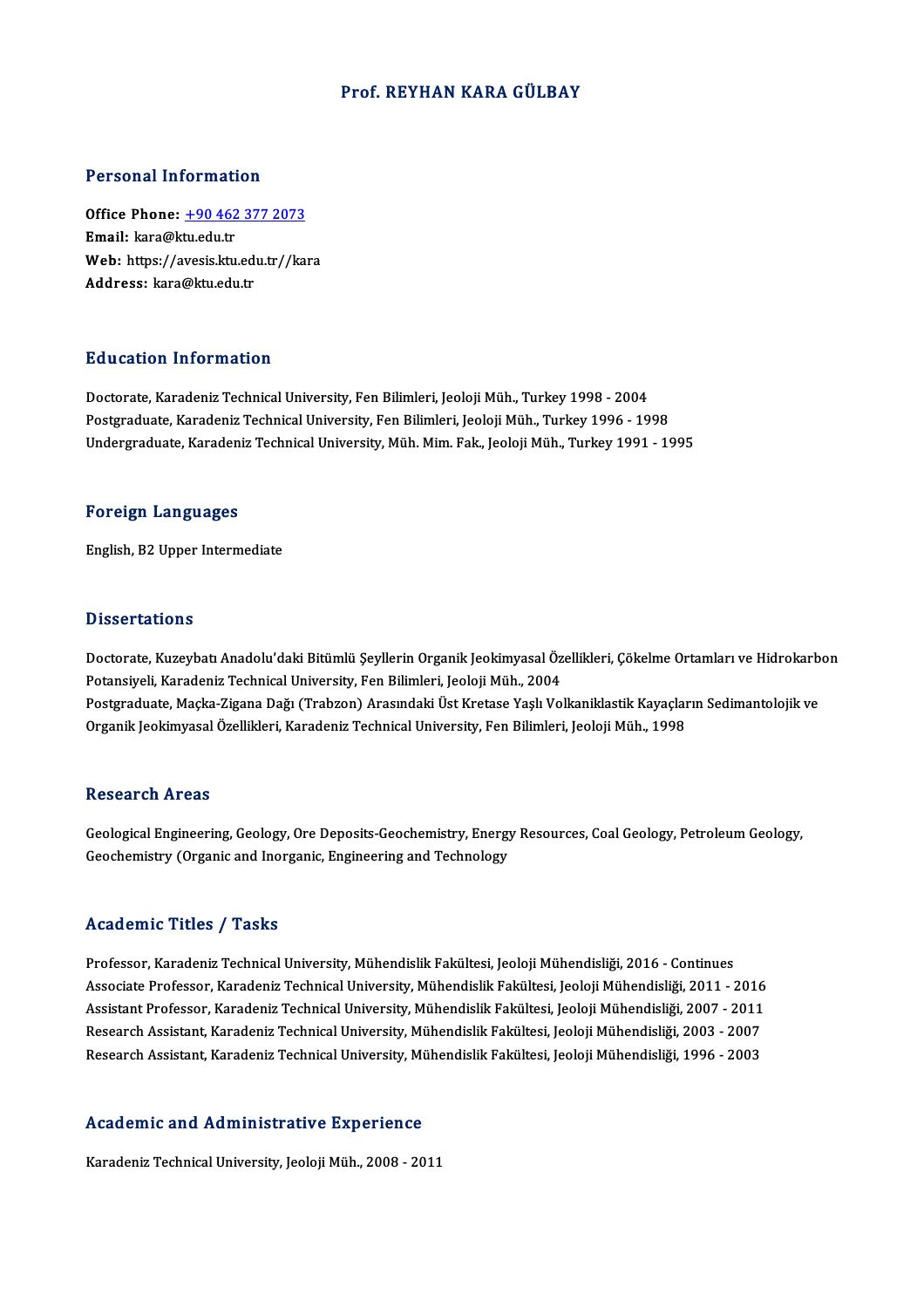## Courses

Courses<br>Petrol Araştırmalarında Biyomarker, Postgraduate, 2014 - 2015<br>Petrol Jeokimyası, Postgraduate, 2012, 2014 Sourses<br>Petrol Araştırmalarında Biyomarker, Postgrad<br>Petrol Jeokimyası, Postgraduate, 2013 - 2014<br>Petrol Arastırmalarında Duraylı İzatonlar, Pos Petrol Araştırmalarında Biyomarker, Postgraduate, 2014 - 2015<br>Petrol Jeokimyası, Postgraduate, 2013 - 2014<br>Petrol Araştırmalarında Duraylı İzotoplar, Postgraduate, 2014 - 2015<br>Canal Jeolaji Undergraduate, 2014 - 2015 Petrol Jeokimyası, Postgraduate, 2013 - 20<br>Petrol Araştırmalarında Duraylı İzotoplar, l<br>Genel Jeoloji, Undergraduate, 2014 - 2015 Genel Jeoloji, Undergraduate, 2014 - 2015<br>Advising Theses

Advising Theses<br>Kara Gülbay R., Miyosen yaşlı Himmetoğlu kömürlerinin organik jeokimyasal özellikleri, Postgraduate,<br>H.SARAL(Student), 2020 111 - 1911 - 1920<br>Kara Gülbay R., Miyosen y<br>H.SARAL(Student), 2020<br>Kara Gülbay B., Donizal ka

Kara Gülbay R., Miyosen yaşlı Himmetoğlu kömürlerinin organik jeokimyasal özellikleri, Postgraduate,<br>H.SARAL(Student), 2020<br>Kara Gülbay R., Denizel kaynak kayaların n-alkan ve biyomarker karakteristikleri; seçilmiş kaynak H.SARAL(Student), 2020<br>Kara Gülbay R., Denizel kaynak kayaların n-alkan ve biyomarker karakteristikleri; seçilmiş kaynak kayalar üzerinde<br>uygulanması, Postgraduate, E.DAVID(Student), 2020 Kara Gülbay R., Denizel kaynak kayaların n-alkan ve biyomarker karakteristikleri; seçilmiş kaynak kayalar üzerinde<br>uygulanması, Postgraduate, E.DAVID(Student), 2020<br>KARA GÜLBAY R., Denizel, gölsel kaynak kayalar ve kömürle

uygulanması, Postgraduate, E.DAVID(Student), 2020<br>KARA GÜLBAY R., Denizel, gölsel kaynak kayalar ve kömürlerin organik jeokimyasal ö:<br>Seçilmiş sahalar üzerine uygulanması, Postgraduate, H.VARDALOĞLU(Student), 2016 Seçilmiş sahalar üzerine uygulanması, Postgraduate, H.VARDALOĞLU(Student), 2016<br>Jury Memberships

**Jury Memberships**<br>PhD Thesis Monitoring Committee Member, PhD Thesis Monitoring Committee Member, Orta Doğu Teknik Üniversitesi,<br>Navamber 2021 PhD Thesis Monit<br>November, 2021<br>PhD Thesis Monit PhD Thesis Monitoring Committee Member, PhD Thesis Monitoring Committee Member, Orta Doğu Teknik Üniversitesi,<br>November, 2021<br>PhD Thesis Monitoring Committee Member, PhD Thesis Monitoring Committee Member, Gümüşhane Üniver

Nover<br>PhD T<br>2021<br>Peste PhD Thesis Monitoring Committee Member, PhD Thesis Monitoring Committee Member, Gümü<br>2021<br>Doctoral Examination, Doctoral Examination, Orta Doğu Teknik Üniversitesi, November, 2020<br>PhD Thesis Monitoring Committee Member, Ph

2021<br>Doctoral Examination, Doctoral Examination, Orta Doğu Teknik Üniversitesi, November, 2020<br>PhD Thesis Monitoring Committee Member, PhD Thesis Monitoring Committee Member, Karadeniz Teknik Üniversitesi,<br>Sentember, 2019 Doctoral Examina<br>PhD Thesis Monite<br>September, 2019<br>Doctorate Doktor PhD Thesis Monitoring Committee Member, PhD Thesis Monito<br>September, 2019<br>Doctorate, Doktora tez jürisi, Akdeniz Üniversitesi, June, 2019<br>Anneintment Acedemis Staff, Dr. Öğretim Üyesi kadresuna atal

September, 2019<br>Doctorate, Doktora tez jürisi, Akdeniz Üniversitesi, June, 2019<br>Appointment Academic Staff, Dr. Öğretim Üyesi kadrosuna atama, Burdur Mehmet Akif Ersoy Üniversitesi, March, 2019<br>Appointment Academic Staff, Doctorate, Doktora tez jürisi, Akdeniz Üniversitesi, June, 2019<br>Appointment Academic Staff, Dr. Öğretim Üyesi kadrosuna atama, Burdur Mehmet Akif Ersoy<br>Appointment Academic Staff, Prof. kadrosuna atama, Gümüşhane Üniversit

Appointment Academic Staff, Prof. kadrosuna atama, Gümüşhane Üniversitesi, January, 2019

Doctorate, Doktora tez jürisi, Akdeniz Üniversitesi, June, 2018<br>Post Graduate, Yüksek lisans tez jüriliği, Gümüşhane Üniversitesi, June, 2018

Associate Professor Exam, Doçentlik sınav jürisi, Ankara Üniversitesi, November, 2017 Associate Professor Exam, Doçentlik sınav jürisi, Ankara Üniversitesi, November,<br>Associate Professor Exam, Doçentlik sınav jürisi, İstanbul teknik Üniversitesi, Octo<br>Doctoral Examination, Doktora Yeterlilik, KTÜ Jeoloji Mü

Post Graduate, Yüksek lisans tez jüriliği, Gümüşhane Üniversitesi, June, 2018<br>Associate Professor Exam, Doçentlik sınav jürisi, Ankara Üniversitesi, November, 2017<br>Associate Professor Exam, Doçentlik sınav jürisi, İstanbul Associate Professor Exam, Doçentlik sınav jürisi, İstanbul teknik Üniv<br>Doctoral Examination, Doktora Yeterlilik, KTÜ Jeoloji Müh. Böl., Septe<br>Post Graduate, Tez Savunma Jürisi, KTÜ Jeoloji Müh. Böl., June, 2017<br>Doctoral Ev

Doctoral Examination, Doktora Yeterlilik, KTÜ Jeoloji Müh. Böl., September, 2<br>Post Graduate, Tez Savunma Jürisi, KTÜ Jeoloji Müh. Böl., June, 2017<br>Doctoral Examination, Yeterlilik sınavı, KTÜ Jeoloji Müh. Böl., January, 20

Post Graduate, Tez Savunma Jürisi, KTÜ Jeoloji Müh. Böl., June, 2017<br>Doctoral Examination, Yeterlilik sınavı, KTÜ Jeoloji Müh. Böl., January, 2017<br>Post Graduate, Tez Savunma Jürisi, KTÜ Jeoloji Müh. Böl., November, 2016<br>Po

Post Graduate, Tez Savunma Jürisi, KTÜ Jeoloji Müh. Böl., November, 2016<br>Post Graduate, Tez Savunma Jürisi, Gümüşhane Üniversitesi, Jeoloji Müh. Böl., July, 2016 Post Graduate, Tez Savunma Jürisi, KTÜ Jeoloji Müh. Böl., November, 2016<br>Post Graduate, Tez Savunma Jürisi, Gümüşhane Üniversitesi, Jeoloji Müh. B<br>Doctoral Examination, Doktora Yeterlilik, Akdeniz Üniversitesi, May, 2016<br>P

Post Graduate, Tez Savunma Jürisi, Gümüşhane Üniversitesi, Jeoloji Müh. Böl., July, 2016<br>Doctoral Examination, Doktora Yeterlilik, Akdeniz Üniversitesi, May, 2016<br>PhD Thesis Monitoring Committee Member, PhD Thesis Monitori Docto<br>PhD T<br>2016<br><sup>Post C</sup> PhD Thesis Monitoring Committee Member, PhD Thesis Monitoring Committee Member, Akde<br>2016<br>Post Graduate, Yüksek Lisans Tez Jürisi, Gümüşhane Üniversitesi, Jeoloji Müh. Böl., May, 2015<br>PhD Thesis Monitoring Committee Member

2016<br>Post Graduate, Yüksek Lisans Tez Jürisi, Gümüşhane Üniversitesi, Jeoloji Müh. Böl., May, 2015<br>PhD Thesis Monitoring Committee Member, PhD Thesis Monitoring Committee Member, Akdeniz Üniversitesi,<br>Sentember, 2014 Post Graduate, Yüksek Lisans Tez Jürisi, Gümüşhane Üniversitesi, Jeoloji Müh. Böl., May, 2015<br>PhD Thesis Monitoring Committee Member, PhD Thesis Monitoring Committee Member, Akde<br>September, 2014<br>Post Graduate, Yüksek Lisan PhD Thesis Monitoring Committee Member, PhD Thesis Monitoring Committee Member,<br>September, 2014<br>Post Graduate, Yüksek Lisans Tez Jürisi, Fen Bilimleri E., Jeoloji Müh. Böl., January, 2014

## Articles Published in Journals That Entered SCI, SSCI and AHCI Indexes

I. Multi-isotopic (O, H, C, S, Sr, B, Li) characterization of waters in a low-enthalpy geothermal systemin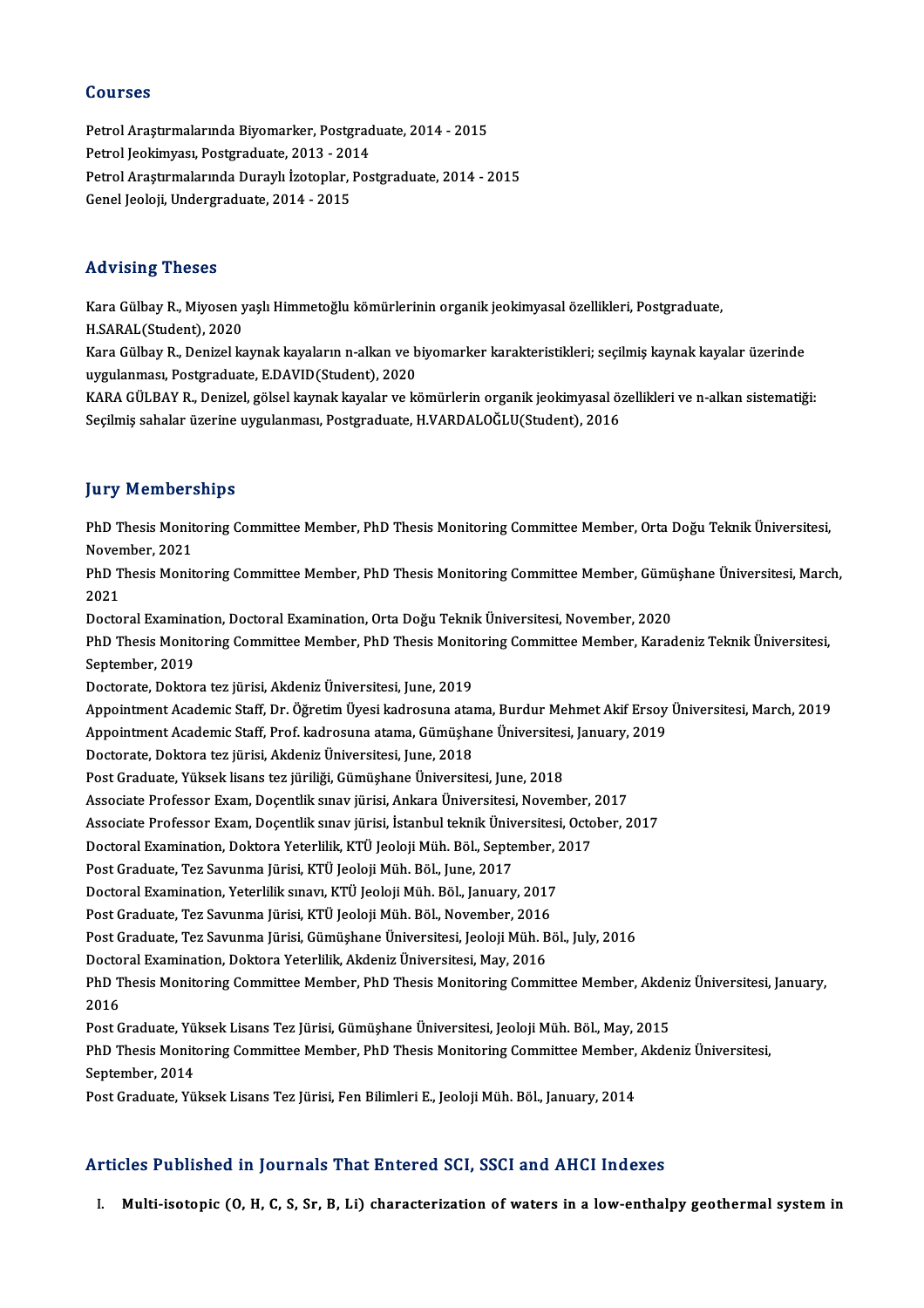Havza (Samsun), Turkey TemizelE.,GÜLTEKİNF.,ErsoyA.,GulbayR.K. GEOTHERMICS, vol.97, 2021 (Journal Indexed in SCI)

Temizel E., GÜLTEKİN F., Ersoy A., Gulbay R. K.<br>GEOTHERMICS, vol.97, 2021 (Journal Indexed in SCI)<br>II. Organic Matter Type, Maturity, Depositional Environmental Characteristics, and Liquid Hydrocarbon<br>Petential of Late Car GEOTHERMICS, vol.97, 2021 (Journal Indexed in SCI)<br>Organic Matter Type, Maturity, Depositional Environmental Characteristics, and Liquid Hydrocarb<br>Potential of Late Carboniferous Kozlu Bituminous Coal and Coaly Shale Beds Organic Matter Type, Maturity, Depositional Environmental Characteristi<br>Potential of Late Carboniferous Kozlu Bituminous Coal and Coaly Shale B<br>Basin, NW Anatolia, Turkey): An Application of Biomarker Geochemistry<br>Kara Cul Potential of Late Carboniferous Kozlu Bituminous Coal and Coaly Shale Beds (Zonguldak-A<br>Basin, NW Anatolia, Turkey): An Application of Biomarker Geochemistry<br>Kara-Gulbay R., Yaylali-Abanuz G., KORKMAZ S., ERDOĞAN M., Hos-C Basin, NW Anatolia, Turkey): An Application of Biomarker Geochemis<br>Kara-Gulbay R., Yaylali-Abanuz G., KORKMAZ S., ERDOĞAN M., Hos-Cebi F., ÇEV<br>ENERGY & FUELS, vol.33, no.10, pp.9491-9509, 2019 (Journal Indexed in SCI)<br>PIOM ENERGY & FUELS, vol.33, no.10, pp.9491-9509, 2019 (Journal Indexed in SCI)<br>III. BIOMARKER GEOCHEMISTRY OF CRUDE OILS AND NEOGENE BITUMINOUS SHALES IN THE YENIKOY

## ENERGY & FUELS, vol.33, no.10, pp.9491-9509, 2019 (Journal Indexed in the BICOMARKER GEOCHEMISTRY OF CRUDE OILS AND NEOGENE BITT<br>AREA, EREGLI-ULUKISLA BASIN, CENTRAL ANATOLIA, TURKEY<br>Kara Gulbay B. Korkmar S. Erdogan M.S. BIOMARKER GEOCHEMISTRY OF CRUDE OILS AN<br>AREA, EREGLI-ULUKISLA BASIN, CENTRAL ANAT<br>Kara-Gulbay R., Korkmaz S., Erdogan M. S. , Kadinkiz G.<br>JOUPNAL OF PETROLEUM CEOLOCY, vol.42, no.2, nn.1. Kara-Gulbay R., Korkmaz S., Erdogan M. S. , Kadinkiz G.<br>JOURNAL OF PETROLEUM GEOLOGY, vol.42, no.2, pp.173-191, 2019 (Journal Indexed in SCI)

IV. Organic Geochemistry and Depositional Environment of the Oltu Gemstone (Coal) in the Erzurum Area, NE Anatolia, Turkey Organic Geochemistry and Depositional Environment of<br>Area, NE Anatolia, Turkey<br>KARA GÜLBAY R., KORKMAZ S., Yaylah-Abanuz G., Erdogan M. S.<br>ENEDCY & EUELS vol 32, no 2, np 1451 1462, 2019 (Journal Ind Area, NE Anatolia, Turkey<br>KARA GÜLBAY R., KORKMAZ S., Yaylah-Abanuz G., Erdogan M. S.<br>ENERGY & FUELS, vol.32, no.2, pp.1451-1463, 2018 (Journal Indexed in SCI)<br>Distributions of environmentally berendous alements in the Ter

- KARA GÜLBAY R., KORKMAZ S., Yaylah-Abanuz G., Erdogan M. S.<br>ENERGY & FUELS, vol.32, no.2, pp.1451-1463, 2018 (Journal Indexed in SCI)<br>V. Distributions of environmentally hazardous elements in the Tertiary oil shale deposit ENERGY & FUELS, vol.32, no.2, pp.1451-1463, 2018 (Journal Indexed in SCI)<br>Distributions of environmentally hazardous elements in the Tertiar<br>Anatolia, Turkey: A statistical analysis<br>KORKMAZ S., Gulbay R. K. Distributions of enviro<br>Anatolia, Turkey: A sta<br>KORKMAZ S., Gulbay R. K.<br>ENEDCY SOUDCES BART Anatolia, Turkey: A statistical analysis<br>KORKMAZ S., Gulbay R. K.<br>ENERGY SOURCES PART A-RECOVERY UTILIZATION AND ENVIRONMENTAL EFFECTS, vol.38, no.9, pp.1269-1278,<br>2016 (Jaurnal Indoved in SCI) KORKMAZ S., Gulbay R. K.<br>ENERGY SOURCES PART A-REC<br>2016 (Journal Indexed in SCI)<br>Organis geochemical and n
- ENERGY SOURCES PART A-RECOVERY UTILIZATION AND ENVIRONMENTAL EFFECTS, vol.38, no.9, pp.1269-1278<br>2016 (Journal Indexed in SCI)<br>VI. Organic geochemical and petrographical characteristics of coal bearing Oligo-Miocene sequen 2016 (Journal Indexed in SCI)<br>Organic geochemical and petrographical chara<br>the Oltu-Narman Basin (Erzurum), NE Turkey<br>Kara Gulbay P **Organic geoch<br>the Oltu-Narn<br>Kara-Gulbay R.<br>INTERNATION** the Oltu-Narman Basin (Erzurum), NE Turkey<br>Kara-Gulbay R.<br>INTERNATIONAL JOURNAL OF COAL GEOLOGY, vol.149, pp.93-107, 2015 (Journal Indexed in SCI)<br>Organia Coochemical Charactereities of Miosene Oil Shale Denosits in the Es

## Kara-Gulbay R.<br>INTERNATIONAL JOURNAL OF COAL GEOLOGY, vol.149, pp.93-107, 2015 (Journal Indexed in SCI)<br>VII. Organic Geochemical Charactersitics of Miocene Oil Shale Deposits in the Eskişehir Basin, Western<br>Anatelia Tu INTERNATIONAL JON<br>Organic Geochem<br>Anatolia, Turkey<br>SENCÜLER İ. KARA Organic Geochemical Charactersitics of<br>Anatolia, Turkey<br>ŞENGÜLER İ., KARA GÜLBAY R., KORKMAZ S.<br>QU. SHALE val 21 np 215 226 2014 (Jaurra Anatolia, Turkey<br>ŞENGÜLER İ., KARA GÜLBAY R., KORKMAZ S.<br>OIL SHALE, vol.31, pp.315-336, 2014 (Journal Indexed in SCI Expanded)

## VIII. LOWER CARBONIFEROUS SHALES IN THE EASTERN TAURIDE BELT, SOUTHERN TURKEY: SOURCE ROCK CHARACTERISTICS ROCK CHARACTERISTICS<br>Kara-Gulbay R., Şen Ö., KORKMAZ S., DEMİREL İ. H.<br>JOURNAL OF PETROLEUM GEOLOGY, vol.37, no.1, pp.25-41, 2014 (Journal Indexed in SCI)<br>Organia geogramistru of the Lourer Cratagoous blask shalse and eil

Kara-GulbayR.,ŞenÖ.,KORKMAZ S.,DEMİREL İ.H.

## IX. Organic geochemistry of the Lower Cretaceous black shales and oil seep in the Sinop Basin, JOURNAL OF PETROLEUM GEOLOGY, vol.37, no.1, pp.25-41, 20<br>Organic geochemistry of the Lower Cretaceous black sh<br>Northern Turkey: An oil-source rock correlation study<br>KORKMAZ S. Kara Culbay P. Istan Y. H Northern Turkey: An oil-source rock correlation study<br>KORKMAZ S., Kara-Gulbav R., İztan Y. H.

MARINE AND PETROLEUM GEOLOGY, vol.43, pp.272-283, 2013 (Journal Indexed in SCI)

# KORKMAZ S., Kara-Gulbay R., İztan Y. H.<br>MARINE AND PETROLEUM GEOLOGY, vol.43, pp.272-283, 2013 (Journal Indexed in SCI)<br>X. Organic geochemistry of the asphaltite occurrences in the Gumushacikoy (Amasya) Area, Northern<br> MARINE<br>Organic<br>Turkey<br>Kara Cu Organic geochemistry of t<br>Turkey<br>Kara-Gulbay R., KORKMAZ S.<br>EUEL vol 107 np 74 93 201

Turkey<br>Kara-Gulbay R., KORKMAZ S.<br>FUEL, vol.107, pp.74-83, 2013 (Journal Indexed in SCI)

Kara-Gulbay R., KORKMAZ S.<br>FUEL, vol.107, pp.74-83, 2013 (Journal Indexed in SCI)<br>XI. Organic geochemistry and depositional environment of the Aptian bituminous limestone in the Kale<br>Cumushane area (NE Turkey): An example FUEL, vol.107, pp.74-83, 2013 (Journal Indexed in SCI)<br>Organic geochemistry and depositional environment of the Aptian bituminous limestone in the platform carbonate<br>Geguence Organic ge<br>Gumushar<br>sequence<br>Kara Culba Gumushane area (NE-Turkey): An example of lacustrine deposits on the platform carbonate sequence<br>sequence<br>Kara-Gulbay R., KIRMACI M. Z., KORKMAZ S. sequence<br>Kara-Gulbay R., KIRMACI M. Z. , KORKMAZ S.<br>ORGANIC GEOCHEMISTRY, vol.49, pp.6-17, 2012 (Journal Indexed in SCI)<br>Qogunnanges and origin of oils and asphaltites from South East A.

## Kara-Gulbay R., KIRMACI M. Z. , KORKMAZ S.<br>ORGANIC GEOCHEMISTRY, vol.49, pp.6-17, 2012 (Journal Indexed in SCI)<br>XII. Occurrences and origin of oils and asphaltites from South East Anatolia (Turkey): Implications from<br>A ORGANIC GEOCHEMISTR<br>Occurrences and origination<br>organic geochemistry<br>Kare Gulbay B, KOBKMA **Occurrences and origin of**<br>organic geochemistry<br>Kara-Gulbay R., KORKMAZ S.<br>JOUPMAL OF PETPOLEUM SC organic geochemistry<br>Kara-Gulbay R., KORKMAZ S.<br>JOURNAL OF PETROLEUM SCIENCE AND ENGINEERING, pp.145-158, 2012 (Journal Indexed in SCI)

## XIII. SOURCE ROCK POTENTIAL AND ORGANIC GEOCHEMISTRY OF CENOMANIAN-TURONIAN BLACK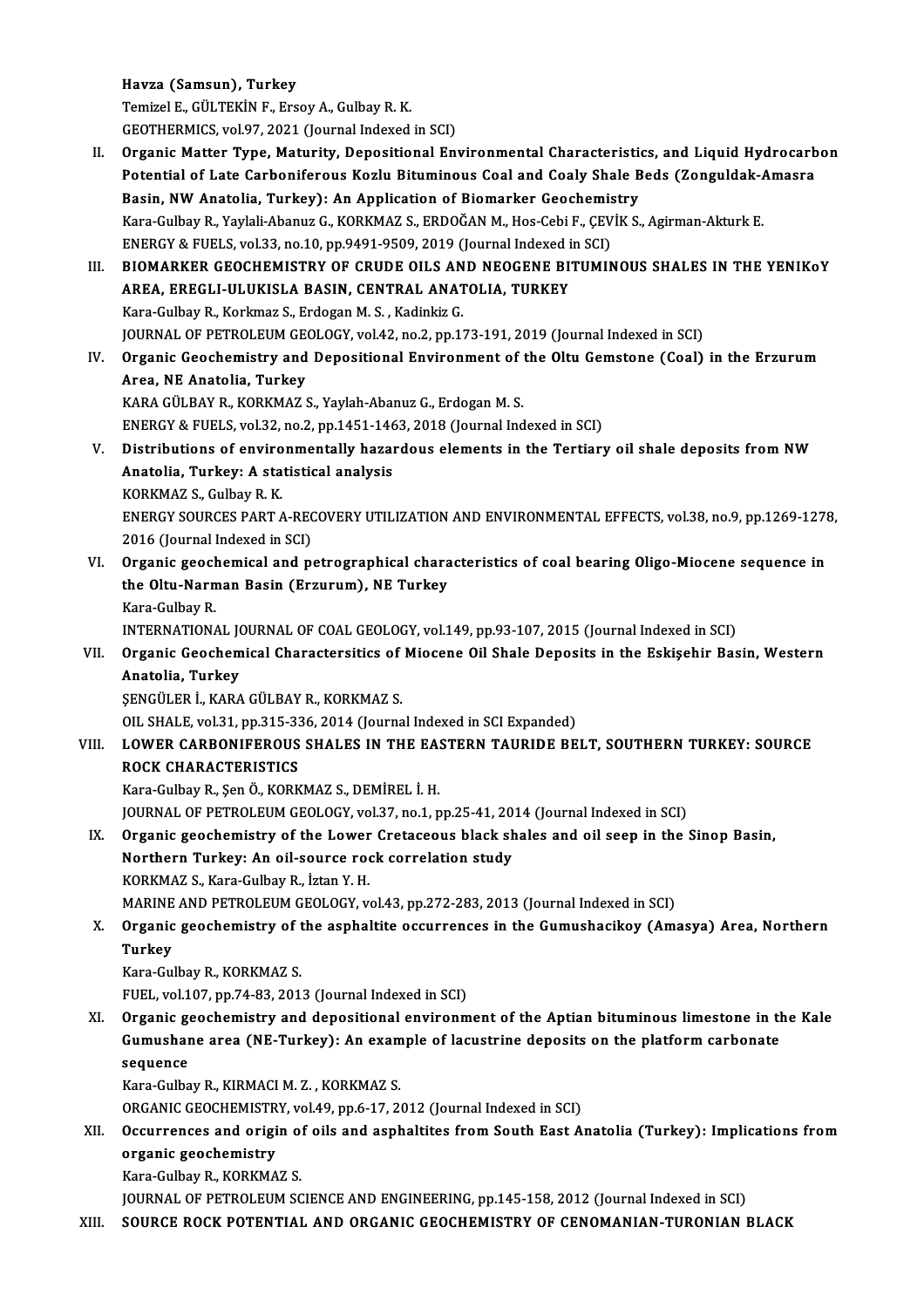|        | <b>SHALES, WESTERN TAURUS, SW TURKEY</b>                                                               |
|--------|--------------------------------------------------------------------------------------------------------|
|        | Kara-Gulbay R., Yurtsever T. S., KORKMAZ S., DEMIREL I. H.                                             |
|        | JOURNAL OF PETROLEUM GEOLOGY, vol.34, no.4, pp.355-369, 2010 (Journal Indexed in SCI)                  |
| XIV.   | Organic Geochemistry and Source Rock Potential of the Coal-bearing Late Carboniferous Sequence         |
|        | in the Demirozu (Bayburt) Area, Eastern Black Sea Region, NE Turkey                                    |
|        | Guelbay R.                                                                                             |
|        | ENERGY SOURCES PART A-RECOVERY UTILIZATION AND ENVIRONMENTAL EFFECTS, vol.31, no.10, pp.863-869,       |
|        | 2009 (Journal Indexed in SCI)                                                                          |
| XV.    | Trace Element Geochemistry of the Jurassic Coals in the Feke and Kozan (Adana) Areas, Eastern          |
|        | Taurides, Turkey                                                                                       |
|        | Kara-Gulbay R., KORKMAZ S.                                                                             |
|        | ENERGY SOURCES PART A-RECOVERY UTILIZATION AND ENVIRONMENTAL EFFECTS, vol.31, no.15, pp.1315-          |
|        | 1328, 2009 (Journal Indexed in SCI)                                                                    |
| XVI.   | Element contents and organic matter-element relationship of the Tertiary oil shale deposits in         |
|        | northwest Anatolia, Turkey                                                                             |
|        | Kara-Gulbay R., KORKMAZ S.                                                                             |
|        | ENERGY & FUELS, vol.22, no.5, pp.3164-3173, 2008 (Journal Indexed in SCI)                              |
| XVII.  | Source rock characteristics, organic maturity, thermal history and oil generation of the Upper         |
|        | Cretaceous Island Arc sequences from northeastern Turkey                                               |
|        | KARA GÜLBAY R., KORKMAZ S.                                                                             |
|        | PETROLEUM SCIENCE AND TECHNOLOGY, vol.26, no.14, pp.1632-1647, 2008 (Journal Indexed in SCI Expanded)  |
| XVIII. | Source Rock Characteristics, Organic Maturity, and Hydrocarbon Potential of the Lower Paleozoic        |
|        | Sequences in the Taurus Belt of Turkey                                                                 |
|        | KORKMAZ S., Gulbay R. K., DEMİREL İ. H.                                                                |
|        | PETROLEUM SCIENCE AND TECHNOLOGY, vol.26, no.16, pp.1869-1886, 2008 (Journal Indexed in SCI)           |
| XIX.   | ORGANIC GEOCHEMISTRY, DEPOSITIONAL ENVIRONMENT AND HYDROCARBON POTENTIAL OF THE                        |
|        | TERTIARY OIL SHALE DEPOSITS IN NW ANATOLIA, TURKEY                                                     |
|        | Guelbay R., KORKMAZ S.                                                                                 |
|        | OIL SHALE, vol.25, no.4, pp.444-464, 2008 (Journal Indexed in SCI)                                     |
| XX.    | Fossil fuel potential of Turkey: A statistical evaluation of reserves, production, and consumption     |
|        | KORKMAZ S., Kara-Gulbay R., Turan M.                                                                   |
|        | ENERGY SOURCES PART B-ECONOMICS PLANNING AND POLICY, vol.3, no.3, pp.296-304, 2008 (Journal Indexed in |
|        | SCI)                                                                                                   |
| XXI.   | Rhenium and molybdenum in tertiary oil shale deposits in northwesthern Anatolia, Turkey                |
|        | <b>Guelbay R.</b>                                                                                      |
|        | OIL SHALE, vol.24, no.3, pp.450-464, 2007 (Journal Indexed in SCI)                                     |
|        |                                                                                                        |

## Articles Published in Other Journals

rticles Published in Other Journals<br>I. KB Anadolu'daki bitümlü şeyl yataklarının çevresel element içerikleri ve organik madde-element<br>İlişkisinin istatistiksel değerlendirmesi ilisi i disisincu in olifor journalistiksel<br>KB Anadolu'daki bitümlü şeyl yatakları<br>ilişkisinin istatistiksel değerlendirmesi KB Anadolu'daki bitümlü şe<br>ilişkisinin istatistiksel değer<br>KARA GÜLBAY R., KORKMAZ S.<br>Konadelus Yöresinin leelejisi S ilişkisinin istatistiksel değerlendirmesi<br>KARA GÜLBAY R., KORKMAZ S.<br>Kapadokya Yöresinin Jeolojisi Sempozyumu Bildiriler Kitabı, vol.1, pp.89-96, 2007 (National Non-Refereed<br>Journal) KARA GÜLBAY R., KORKMAZ S.

Kapadokya Yöresinin Jeolojisi Sempozyumu Bildiriler Kitabı, vol.1, pp.89-96, 2007 (National Non-Refereed<br>Journal)<br>II. Kuzeybatı Anadolu'daki bitümlü şeyllerin organik jeokimyasal özellikleri ve çökelme ortamları.<br>KARA

Journal)<br><mark>Kuzeybatı Anadolu'daki biti</mark><br>KARA GÜLBAY R., KORKMAZ S.<br>Türkiye Jeoleji Bülteni vel 48 r Kuzeybatı Anadolu'daki bitümlü şeyllerin organik jeokimyasal özellikleri ve (<br>KARA GÜLBAY R., KORKMAZ S.<br>Türkiye Jeoloji Bülteni, vol.48, no.2, pp.21-41, 2005 (Other Refereed National Journals)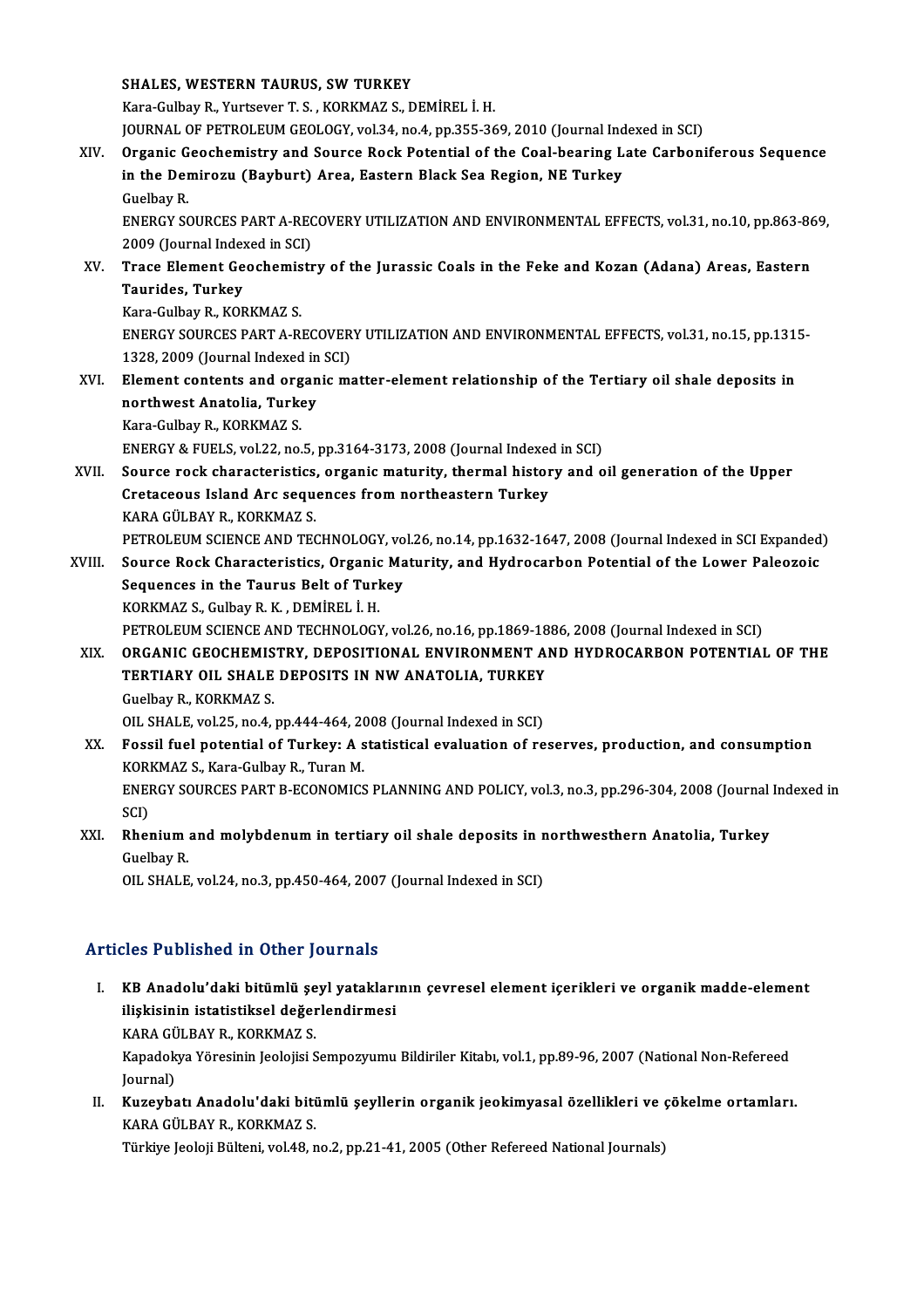## Refereed Congress / Symposium Publications in Proceedings

- efereed Congress / Symposium Publications in Proceedings<br>I. Karbonifer Yaşlı Kozlu Taşkömürlerinin Biyomarker Karakteristikleri, Zonguldak, KB Türkiye<br>KARA CÜLBAY R. FRDQĞAN M.S. KORKMAZ S. XAYLALLARANUZ G. HOS CERLE CEVIK YOCA GÖNGYÖST TÖTMPÖÖLÜM YABRICANDEN TI YÖCCCANGS.<br>Karbonifer Yaşlı Kozlu Taşkömürlerinin Biyomarker Karakteristikleri, Zonguldak,<br>KARA GÜLBAY R., ERDOĞAN M. S. , KORKMAZ S., YAYLALI ABANUZ G., HOŞ ÇEBİ F., ÇEVİK S.<br>8th Co Karbonifer Yaşlı Kozlu Taşkömürlerinin Biyomarker Karakterist<br>KARA GÜLBAY R., ERDOĞAN M.S. , KORKMAZ S., YAYLALI ABANUZ G., HO<br>8th Geochemistry Symposium, Antalya, Turkey, 2 - 06 May 2018, pp.306<br>Biomarkar abarasteristise
- KARA GÜLBAY R., ERDOĞAN M. S. , KORKMAZ S., YAYLALI ABANUZ G., HOŞ ÇEBİ F., ÇEVİK S.<br>8th Geochemistry Symposium, Antalya, Turkey, 2 06 May 2018, pp.306<br>II. Biomarker characteristics of Carboniferous bituminous coals 8th Geoch<br>Biomark<br>Turkey)<br>KARA CÜ Biomarker characteristics of Carboniferous bituminous coals from the Kozlu a:<br>Turkey)<br>KARA GÜLBAY R., Erdoğan M. S. , KORKMAZ S., YAYLALI ABANUZ G., HOŞ ÇEBİ F., Çevik S.<br><sup>9th</sup> Seesbemistry sumposium, Antalya Turkey 2, .06

Turkey)<br>KARA GÜLBAY R., Erdoğan M. S. , KORKMAZ S., YAYLALI ABANUZ G., HO;<br>8th geochemistry symposium, Antalya, Turkey, 2 - 06 May 2018, pp.260<br>Element Ennishment and Organia Matter Element Belationshin e KARA GÜLBAY R., Erdoğan M. S. , KORKMAZ S., YAYLALI ABANUZ G., HOŞ ÇEBİ F., Çevik S.<br>8th geochemistry symposium, Antalya, Turkey, 2 - 06 May 2018, pp.260<br>III. Element Enrichment and Organic Matter-Element Relationship of t

# 8th geochemistry symposium, Antalya, Turkey, 2 - 06 May 2018, pp.260<br>Element Enrichment and Organic Matter-Element Relationship on NW Turke Element Enrichment and Organic Matter-Element Relationshi<br>NW Turke<br>YAYLALI ABANUZ G., KORKMAZ S., KARA GÜLBAY R., ERDOĞAN M. S.<br>Celdssimid: 2017-29 Desember 2017

YAYLALI ABANUZ G., KORKMAZ S., KARA GÜLBAY R., ERDOĞAN M. S.<br>Goldscimidt 2017, 29 December 2017

- IV. Rocak-Eval Pyrolysis Characteristics of Westphalian Aged Coal Beds in Kozlu, Zonguldak/Turkey Goldscimidt 2017, 29 December 2017<br>Rocak-Eval Pyrolysis Characteristics of Westphalian Aged Coal Beds in K<br>KORKMAZ S., HOŞ ÇEBİ F., KARA GÜLBAY R., ERDOĞAN M. S. , YAYLALI ABANUZ G.<br>Coldschmidt 2017, 04 Desember 2017 Rocak-Eval Pyrolysis Characteristi<br>KORKMAZ S., HOŞ ÇEBİ F., KARA GÜLBA<br>Goldschmidt 2017, 04 December 2017<br>Elamant Ennishmant and Oxsanis M KORKMAZ S., HOŞ ÇEBİ F., KARA GÜLBAY R., ERDOĞAN M. S. , YAYLALI ABANUZ G.<br>Goldschmidt 2017, 04 December 2017<br>V. Element Enrichment and Organic Matter-Element Relationship of the Eskişehir Oil Shale Deposit, NW<br>Turkey
- Goldschi<br><mark>Elemen</mark><br>Turkey<br><sup>VAVI ALI</sub></sup> Element Enrichment and Organic Matter-Element Relationship of the Esi<br>Turkey<br>YAYLALI ABANUZ G., KORKMAZ S., KARA GÜLBAY R., ERDOĞAN M. S. , Şengüler İ.<br>Celdebmidt 2017, Paris, Erange 13 August - 18 Santamber 2017, pp. 4292

Turkey<br>YAYLALI ABANUZ G., KORKMAZ S., KARA GÜLBAY R., ERDOĞAN M. S. , Şengüler İ.<br>Goldshmidt 2017, Paris, France, 13 August - 18 September 2017, pp.4392

- YAYLALI ABANUZ G., KORKMAZ S., KARA GÜLBAY R., ERDOĞAN M. S. , Şengüler İ.<br>Goldshmidt 2017, Paris, France, 13 August 18 September 2017, pp.4392<br>VI. Rock-Eval Pyrolysis Characteristics of Westphalian Aged Coal Beds in Koz Goldshmidt 2017, Paris, France, 13 August - 18 September 2017, pp.4392<br>Rock-Eval Pyrolysis Characteristics of Westphalian Aged Coal Beds in K<br>Erdoğan M. S. , Kara Gülbay R., Çevik S., Yaylalı Abanuz G., Hoş Çebi F., Korkma Erdoğan M. S. , Kara Gülbay R., Çevik S., Yaylalı Abanuz G., Hoş Çebi F., Korkmaz S.<br>Goldshmidt 2017, Paris, France, 13 - 18 August 2017, pp.1070 Erdoğan M. S. , Kara Gülbay R., Çevik S., Yaylalı Abanuz G., Hoş Çebi F., Korkmaz S.<br>Goldshmidt 2017, Paris, France, 13 - 18 August 2017, pp.1070<br>VII. n-Alkane Characterization of Marine, Lacustrine and Terrestrial Env
- Goldshmidt 2017, Paris, France, 13 18 August 2017,<br>n-Alkane Characterization of Marine, Lacustrine<br>Application on the Selected Fields from Turkey<br>KARA CÜLBAV B. Vardalağlu H. YAVI ALLABANIIZ C n-Alkane Characterization of Marine, Lacustrine and Terrestrial Environm<br>Application on the Selected Fields from Turkey<br>KARA GÜLBAY R., Vardaloğlu H., YAYLALI ABANUZ G., KORKMAZ S., ERDOĞAN M. S.<br>Celdebmid: 2017, Paris Fra Application on the Selected Fields from Turkey<br>KARA GÜLBAY R., Vardaloğlu H., YAYLALI ABANUZ G., KORKMAZ S., ERDOĞAN M. S. KARA GÜLBAY R., Vardaloğlu H., YAYLALI ABANUZ G., KORKMAZ S., ERDOĞAN M. S.<br>Goldshmidt 2017, Paris, France, 13 August - 18 September 2017, pp.1934<br>VIII. Biomarker geochemistry of bituminous shale sequence and crude oil
- Goldshmidt 2017, Paris, France, 13 August 18 September 2017, pp.1934<br>Biomarker geochemistry of bituminous shale sequence and crude<br>Ni gde Central Anatolia Turkey<br>KARA GÜLBAY R., ERDOĞAN M. S., KORKMAZ S. Biomarker geochemistry of bituminous sh:<br>Ni gde Central Anatolia Turkey<br>KARA GÜLBAY R., ERDOĞAN M. S. , KORKMAZ S.<br>ECU Ceneral Assembly 2016-17 - 22 April 2016 Ni gde Central Anatolia Turkey<br>KARA GÜLBAY R., ERDOĞAN M. S. , KORKMAZ S.<br>EGU General Assembly 2016, 17 - 22 April 2016, vol.18<br>Piemarker geochemistry of bitumineus shale 500 KARA GÜLBAY R., ERDOĞAN M. S. , KORKMAZ S.<br>EGU General Assembly 2016, 17 - 22 April 2016, vol.18<br>IX. Biomarker geochemistry of bituminous shale sequence and crude oil in the Ereğli-Bor Basin (Konya-<br>NiAgde), Central An
- EGU General Assembly 2016, 17 22 A<br>Biomarker geochemistry of bitumi<br>Ni^gde), Central Anatolia, Turkey<br>KARA CÜLRAV B. EPDOČAN M.S., KOL Biomarker geochemistry of bituminous shale sequeno<br>Ni^gde), Central Anatolia, Turkey<br>KARA GÜLBAY R., ERDOĞAN M. S. , KORKMAZ S., Kadınkız G.<br>Furonean Cosssienses Union, Vivana, Austria, 17,, 26 Anril 3 Ni^gde), Central Anatolia, Turkey<br>KARA GÜLBAY R., ERDOĞAN M. S. , KORKMAZ S., Kadınkız G.<br>European Geosciences Union, Viyana, Austria, 17 - 26 April 2016, pp.18399

KARA GÜLBAY R., ERDOĞAN M. S. , KORKMAZ S., Kadınkız G.<br>European Geosciences Union, Viyana, Austria, 17 - 26 April 2016, pp.18399<br>X. Geological and Organic Geochemical Investigation of newly discovered Eslişehir-Alpu Basin European Geoscienc<br>Geological and Or<br>bituminous marls<br>Sengüler L. KARA CI Geological and Organic Geochemical I:<br>bituminous marls<br>Şengüler İ., KARA GÜLBAY R., KORKMAZ S.<br>25th Qil Shala Sumnasium 5, .00 Ostabar 3 bituminous marls<br>Şengüler İ., KARA GÜLBAY R., KORKMAZ S.<br>35th Oil Shale Symposium, 5 - 09 October 2015<br>Coelegisel and enganis geoghemisel invest

Sengüler İ., KARA GÜLBAY R., KORKMAZ S.<br>35th Oil Shale Symposium, 5 - 09 October 2015<br>XI. Geological and organic geochemical investigation of newly discovered Eskisehir-Alpu Basin (Turkey)<br>hitumineus mark 35th Oil Shale Sympe<br>Geological and org<br>bituminous marls<br>SENCÜLER L. KARA Geological and organic geochemical investinations and state in the Singham Sensing Sengel<br>SENGÜLER İ., KARA GÜLBAY R., KORKMAZ S.<br>25 Oil Shale Sumnosium Selt Lake City Unite bituminous marls<br>ŞENGÜLER İ., KARA GÜLBAY R., KORKMAZ S.<br>35. Oil Shale Symposium, Salt Lake City, United States Of America, 5 - 09 October 2015, pp.45<br>Organia seoskomisel, skapasteristise and depositional anyironment of se

SENGÜLER İ., KARA GÜLBAY R., KORKMAZ S.<br>35. Oil Shale Symposium, Salt Lake City, United States Of America, 5 - 09 October 2015, pp.45<br>XII. Organic geochemical characteristics and depositional environment of coal bearin 35. Oil Shale Symposium, Salt Lake City, United States Of America, 5<br>Organic geochemical characteristics and depositional envir<br>sequence in the Oltu-Narman Basin (Erzurum), NE Turkey<br>KARA CÜLBAV B Organic geoche<br>sequence in the<br>KARA GÜLBAY R.<br>Celdschmidt'2011 sequence in the Oltu-Narman Basin (Erzurum), NE Turkey<br>KARA GÜLBAY R.<br>Goldschmidt'2015, Prag, Czech Republic, 16 - 21 August 2015, pp.1148

XIII. Some organic geochemical characteristics of oil shale deposits in the Ereğli-Bor Basin, (Konya-Goldschmidt'2015, Prag, Czech Republic, 16 - 21 August 2015, pp.1148<br>Some organic geochemical characteristics of oil shale deposits in t<br>Niğde), Central Turkey., Abstracts p.1045, August 25-30, Floransa<br>KORKMAZ S. Erdeğan Some organic geochemical characteristics of oil sha<br>Niğde), Central Turkey., Abstracts p.1045, August 2<br>KORKMAZ S., Erdoğan M. S. , Kadınkız G., KARA GÜLBAY R.<br>Celdschmidt Cenferense, Elersanse, Italy 25, 20 August 2 <mark>Niğde), Central Turkey., Abstracts p.1045, August 25-30, Flora</mark><br>KORKMAZ S., Erdoğan M. S. , Kadınkız G., KARA GÜLBAY R.<br>Goldschmidt Conference, Floraansa, Italy, 25 - 30 August 2013, pp.1045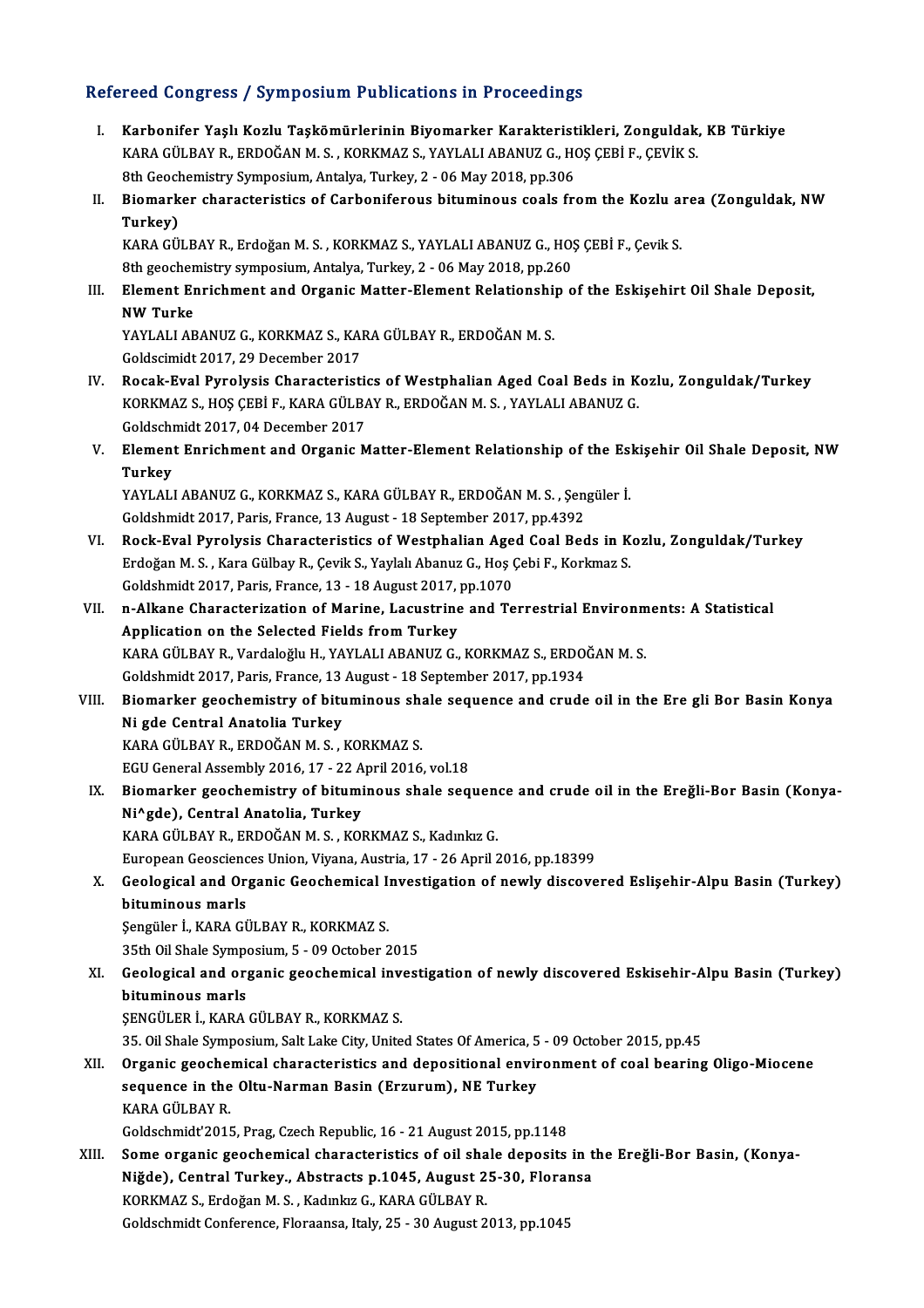| XIV.    | Some organic geochemical characteristics of oil shale deposits in the Ereğli-Bor Basin, (Konya-              |
|---------|--------------------------------------------------------------------------------------------------------------|
|         | Niğde), Central Turkey.                                                                                      |
|         | Erdoğan M. S., KORKMAZ S., Kadınkız G., KARA GÜLBAY R.                                                       |
|         | Goldschmidt'2013, Floransa, Italy, 25 - 30 August 2013, pp.1045                                              |
| XV.     | Some Organic Geochemical Characteristics Of Oil Shale Deposits In The Ereğli-Bor Basin, (Konya-              |
|         | Niğde), Central Turkey                                                                                       |
|         | ERDOĞAN M. S., KORKMAZ S., KADINKIZ G., KARA GÜLBAY R.                                                       |
|         | Goldschmidt 2013, Floransa, Italy, 25 - 30 August 2013, vol.77, no.5, pp.1045                                |
| XVI.    | Organic Geochemistry of Upper Devonian-Lower Carboniferous black shales in the Taurus Belt,                  |
|         | Southern Turkey.                                                                                             |
|         | KARA GÜLBAY R., KORKMAZ S., Demirel İ. H., SEN O.                                                            |
|         | European Geosciences Union, Viyana, Austria, 7 - 12 April 2013, pp.91141                                     |
| XVII.   | Organic geochemistry of Oltu gemstone coal, Erzurum (NE Turkey). , Abstracts EGU2012-14397-1,                |
|         | KARA GÜLBAY R., KORKMAZ S., Yaylalı Abanuz G.                                                                |
|         | European Geosciences Union, Geophysical Research, Viyana, Austria, 13 - 18 April 2012                        |
| XVIII.  | Source rock-oil correlation in the Sinop Basin (Northern Turkey).                                            |
|         | KARA GÜLBAY R., KORKMAZ S.                                                                                   |
|         | Goldschmidt Conference, Prag, Czech Republic, 14 - 19 August 2011, pp.1148                                   |
| XIX.    | Kale (Gümüşhane) yöresindeki Apsiyen yaşlı gölsel bitümlü kireçtaşlarının organik jeokimyasal                |
|         | özellikleri, KD Türkiye                                                                                      |
|         | KARA GÜLBAY R., KORKMAZ S., Kırmacı M. Z.                                                                    |
|         | 45. Yıl Jeoloji Sempozyumu, Trabzon, Turkey, 13 - 16 October 2010, pp.177-178                                |
| XX.     | Kale (Gümüşhane) yöresindeki Apsiyen yaşlı gölsel bitümlü kireçtaşlarının organik jeokimyasal<br>özellikleri |
|         | KARA GÜLBAY R., Kırmacı M. Z., KORKMAZ S.                                                                    |
|         | 45. Yıl Jeoloji Sempozyumu, Trabzon, Turkey, 13 - 16 October 2010, pp.177-178                                |
| XXI.    | Gümüşhacıköy (Amasya) yöresi asfaltit oluşuklarının organik jeokimyasal özellikleri.                         |
|         | KARA GÜLBAY R., KORKMAZ S.                                                                                   |
|         | Selçuk Üniv. Jeoloji Müh. 35. Yıl Jeoloji Sempozyumu, Konya, Turkey, 4 - 07 October 2010, pp.109-110         |
| XXII.   | Organic geochemical characteristics of the Aptian aged lacustrine Bituminous limestone in the Kale           |
|         | (Gümüşhane) area, NE Turkey., Abstracts p. A512, June 13-18, , Tennessee.                                    |
|         | KORKMAZ S., KARA GÜLBAY R., Kırmacı M.Z.                                                                     |
|         | Goldschmidt Conference, Knoxville, United States Of America, 13 - 18 June 2010                               |
| XXIII.  | The organic geochemical characteristics of Gümüşhacıköy asphaltite occurences, (Amasya-Turkey).              |
|         | KARA GÜLBAY R., KORKMAZ S.                                                                                   |
|         | European Geosciences Union, Viyana, Austria, 2 - 07 May 2010, pp.13973                                       |
| XXIV.   | Sinop havzasındaki Alt Kretase yaşlı Çağlayan formasyonunun kaynak kaya özellikleri ve petrol-               |
|         | kaynak kaya korelasyonu                                                                                      |
|         | KARA GÜLBAY R., KORKMAZ S.                                                                                   |
|         | 63. Türkiye Jeoloji Kurultayı,, Ankara, Turkey, 5 April - 09 May 2010, pp.161-162                            |
| XXV -   | Batı Toroslar'daki Senomaniyen-Turoniyen yaşlı siyah şeylerin organik jeokimyasal özellikleri                |
|         | KARA GÜLBAY R., YURTSEVER T. S., KORKMAZ S., Demirel İ. H.                                                   |
|         | 63. Türkiye Jeoloji Kurultayı, Ankara, Turkey, 5 - 09 April 2010, pp.158-160                                 |
| XXVI.   | Sinop Havzası'ndaki Alt Kretase yaşlı Çağlayan Formasyonu'nun kaynak kaya özellikleri                        |
|         | KORKMAZ S, KARA GÜLBAY R.                                                                                    |
|         | 63. Türkiye Jeoloji Kurultayı, Ankara, Turkey, 5 - 09 April 2010, pp.161-162                                 |
| XXVII.  | Batı Toroslardaki Senomaniyen-Turoniyen yaşlı siyah şeyllerin organik jeokimyasal özellikleri                |
|         | KARA GÜLBAY R., Yurtsever T. Ş., KORKMAZ S., Demirel İ. H.                                                   |
|         | 63. Türkiye Jeoloji Kurultayı, Ankara, Turkey, 5 - 09 April 2010, pp.158-159                                 |
| XXVIII. | Organic geochemical characteristics of Cenomanian-Turonian Black Shales in Western Taurus,                   |
|         | Turkey.                                                                                                      |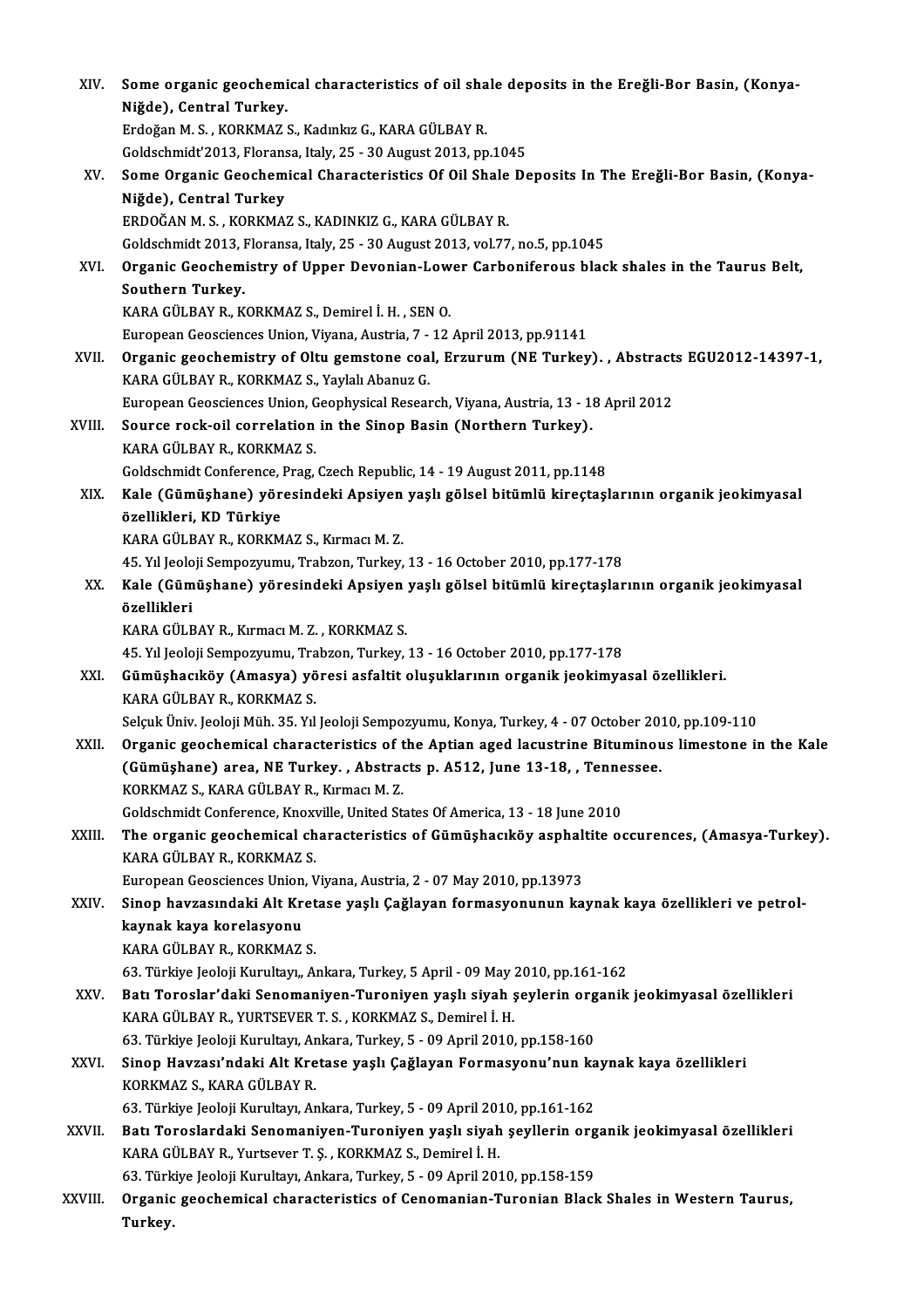|               | KARA GÜLBAY R., KORKMAZ S., Demirel İ. H., urtsever T. Ş.                                                |
|---------------|----------------------------------------------------------------------------------------------------------|
|               | European Geosciences Union, Geophysical Research, Viyana, Austria, 13 - 18 April 2009                    |
| XXIX.         | Organic geochemistry of asphaltite occurences in Southeast Anatolia, Turkey.                             |
|               | KORKMAZ S., KARA GÜLBAY R.                                                                               |
|               | European Geosciences Union, Geophysical Research, Viyana, Austria, 12 - 17 April 2009                    |
| XXX.          | Element contents and organic matter-element relations fort he oil shale deposits in NW anatolia: A       |
|               | statistical assesment.                                                                                   |
|               | KARA GÜLBAY R., KORKMAZ S.                                                                               |
|               | International Geological Congress, Oslo, Norway, 6 - 14 August 2008, pp.54                               |
| XXXI.         | Toroslardaki Alt Paleozoyik yaşlı istiflerin organik jeokimyasal özellikleri ve kaynak kaya potansiyeli, |
|               | G-Türkiye                                                                                                |
|               | KORKMAZ S., KARA GÜLBAY R., Demirel İ.H.                                                                 |
|               | 30. Yıl Fikret Kurtman Jeoloji Sempozyumu, Konya, Turkey, 20 - 23 September 2006, pp.45-46               |
| <b>XXXII</b>  | Toroslardaki Alt Paleozoyik Yaşlı İstiflerin Organik Jeokimyasal Özellikleri ve Kaynak Kaya              |
|               | Potansiyeli                                                                                              |
|               | KORKMAZ S., KARA GÜLBAY R., Demirel İ.H.                                                                 |
|               | Fikret Kurtman Jeoloji Sempozyumu, Konya, Turkey, 20 - 23 September 2006, pp.45-46                       |
| <b>XXXIII</b> | Doğu Toroslar'daki Jura kömürlerinin organik jeokimyasal özellikleri ve çökelme ortamları                |
|               | KORKMAZ S., KARA GÜLBAY R.                                                                               |
|               | 40. Yıl Jeoloji Sempozyumu,, Trabzon, Turkey, 27 - 30 September 2005, pp.25-26                           |
| XXXIV.        | Kuzeybatı Anadolu'daki bitümlü şeyllerin organik jeokimyasal özellikleri                                 |
|               | KARA GÜLBAY R., KORKMAZ S.                                                                               |
|               | 58. Türkiye Jeoloji Kurultayı, Ankara, Turkey, 11 - 17 April 2005, pp.150-151                            |
| XXXV.         | Organic geochemical charecteristics of Upper Cretaceous volcani-clastics sediments, eastern              |
|               | Pontides, NE Turkey.                                                                                     |
|               | KORKMAZ S., KARA GÜLBAY R.                                                                               |
|               | Sediment'98, Erlangen, Germany, 15 September - 20 May 1998, pp.45                                        |
| <b>XXXVI</b>  | Doğu Pontidlerde (G-Trabzon) Üst Kretase yaşlı volkani-klastiklerin petrol kaynak kayası açısından       |
|               | incelenmesi.                                                                                             |
|               | KARA GÜLBAY R., KORKMAZ S.                                                                               |
|               | SÜ 20. Yıl Jeoloji Sempozyumu, Konya, Turkey, 13 - 16 May 1997, pp.134                                   |
| XXXVII.       | Doğu Pontidler'de (G-Trabzon) Üst Kretase Yaşlı Volkani-klastiklerin Petrol Kaynak Kayası Açısından      |
|               | <i>incelenmesi</i>                                                                                       |
|               | KARA GÜLBAY R., KORKMAZ S.                                                                               |
|               | Selçuk Üniversitesi 20. Yıl Jeoloji Sempozyumu, Konya, Turkey, 12 - 16 May 1997, pp.134-135              |
|               |                                                                                                          |

## Supported Projects

Supported Projects<br>HATİPOĞLU TEMİZEL E., GÜLTEKİN F., FIRAT ERSOY A., KARA GÜLBAY R., TUBITAK Project, Farklı İzotop Yaklaşımları<br>Kullanılarak (O. H. G. S.r. B. Li) Hayga (SAMSUN) Jastarmal Sabasında Bazarımarın ve Jastarm Bupportedi Frojeces<br>HATİPOĞLU TEMİZEL E., GÜLTEKİN F., FIRAT ERSOY A., KARA GÜLBAY R., TUBITAK Project, Farklı İzotop Yaklaşımla<br>Kullanılarak (O, H, C, S, Sr, B, Li) Havza (SAMSUN) Jeotermal Sahasında Rezervuarın ve Jeoter HATİPOĞLU TEMİZEL E., G<br>Kullanılarak (O, H, C, S, Sr,<br>Belirlenmesi, 2018 - 2021<br>Kara Gülbay B. Karlımar S Kullanılarak (O, H, C, S, Sr, B, Li) Havza (SAMSUN) Jeotermal Sahasında Rezervuarın ve Jeotermal Suların Kökeninin<br>Belirlenmesi, 2018 - 2021<br>Kara Gülbay R., Korkmaz S., Yaylalı Abanuz G., Hoş Çebi F., TUBITAK Project, Deni maddelerin biyomarker ve C izotop karakteristiklerinin istatistiksel değerlendirilmesi: Petrol aramalarına uygulanması, 2015 -2018

## Activities in Scientific Journals

Activities in Scientific Journals<br>Maden Tetkik ve Arama Dergisi, Publication Committee Member, 2017 - Continues<br>Jeoleji Mühandisliğ Dergisi, Publication Committee Member, 2012 - Continues 11011 VIICO III OCIONIINE JOUI HUID<br>Maden Tetkik ve Arama Dergisi, Publication Committee Member, 2017 - Conti<br>Jeoloji Mühendisliğ Dergisi, Publication Committee Member, 2012 - Continues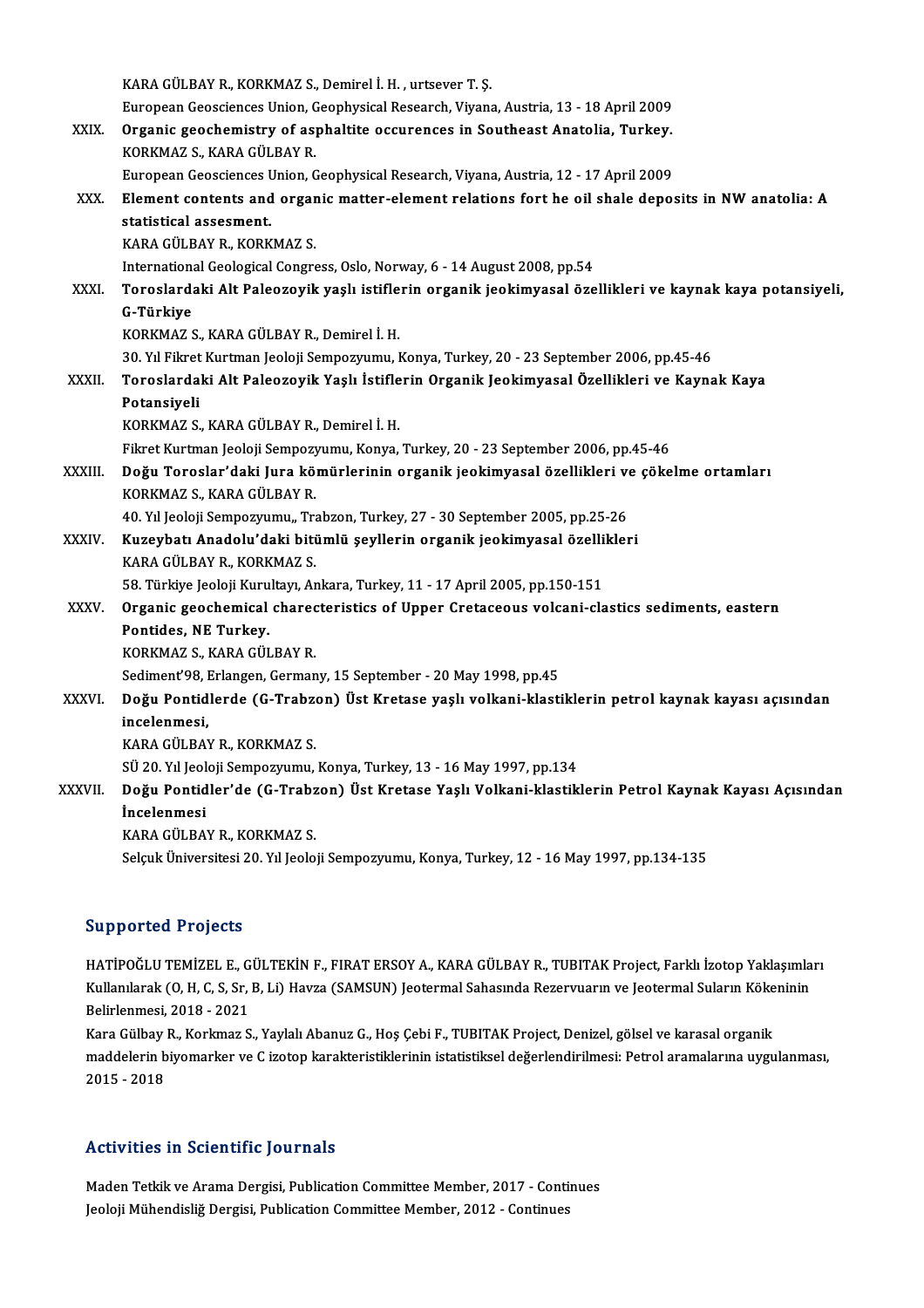## **Scientific Refereeing**

Project Supported by Higher Education Institutions, BAP PhD, Hacettepe University, Turkey, May 2022 Project Supported by Higher Education Institutions, BAP MSc, Karadeniz Technical University, Turkey, February 2022 Project Supported by Higher Education Institutions, BAP PhD, Hacettepe Unive<br>Project Supported by Higher Education Institutions, BAP MSc, Karadeniz Tech<br>JOURNAL OF AFRICAN EARTH SCIENCES, Journal Indexed in SSCI, April 202 Project Supported by Higher Education Institutions, BAP MSc, Karadeni<br>JOURNAL OF AFRICAN EARTH SCIENCES, Journal Indexed in SSCI, April<br>TURKISH JOURNAL OF EARTH SCIENCES, SCI Journal, September 2020<br>TURKISH JOURNAL OF EART JOURNAL OF AFRICAN EARTH SCIENCES, Journal Indexed in SSC<br>TURKISH JOURNAL OF EARTH SCIENCES, SCI Journal, September<br>TURKISH JOURNAL OF EARTH SCIENCES, SCI Journal, June 2020<br>MTA Dorgisi National Scientific Befreed Journal, TURKISH JOURNAL OF EARTH SCIENCES, SCI Journal, September 2020<br>TURKISH JOURNAL OF EARTH SCIENCES, SCI Journal, June 2020<br>MTA Dergisi, National Scientific Refreed Journal, April 2020<br>geologicia acta, SCI Journal, February 2 MTA Dergisi, National Scientific Refreed Journal, April 2020 TURKISH JOURNAL OF EARTH SCIENCES, SCI Journal, January 2020 geologicia acta, SCI Journal, February 2020<br>TURKISH JOURNAL OF EARTH SCIENCES, SCI Journal, January 2020<br>Maden Tetkik ve Arama Dergisi, National Scientific Refreed Journal, August 2019<br>AARC, SCI Journal, May 2010 TURKISH JOURNAL OF EARTH<br>Maden Tetkik ve Arama Dergi<br>AAPG, SCI Journal, May 2019<br>Jooloji Mühandisliği Dergisi N Maden Tetkik ve Arama Dergisi, National Scientific Refreed Journal, August 2<br>AAPG, SCI Journal, May 2019<br>Jeoloji Mühendisliği Dergisi, National Scientific Refreed Journal, March 2019<br>International Journal of Coal Coology, AAPG, SCI Journal, May 2019<br>Jeoloji Mühendisliği Dergisi, National Scientific Refreed Journal, M<br>International Journal of Coal Geology, SCI Journal, January 2019<br>Arabian Journal for Science and Engineering, SCI Journal, No Jeoloji Mühendisliği Dergisi, National Scientific Refreed Journal, March 2019<br>International Journal of Coal Geology, SCI Journal, January 2019<br>Arabian Journal for Science and Engineering, SCI Journal, November 2018<br>TURKISH International Journal of Coal Geology, SCI Journal, January 2019<br>Arabian Journal for Science and Engineering, SCI Journal, November<br>TURKISH JOURNAL OF EARTH SCIENCES, SCI Journal, October 2018<br>2005 <sup>SCI</sup> Journal, October 2 Arabian Journal for Science and Engine<br>TURKISH JOURNAL OF EARTH SCIENCES<br>energ&fuels, SCI Journal, October 2018<br>anarg&fuels, SCI Journal, May 2019 TURKISH JOURNAL OF EARTH SCIEN<br>energ&fuels, SCI Journal, October 20<br>energ&fuels, SCI Journal, May 2018<br>Türkiye Jooloji Bültoni, National Scio energ&fuels, SCI Journal, May 2018<br>Türkiye Jeoloji Bülteni, National Scientific Refreed Journal, May 2018 energ&fuels, SCI Journal, May 2018<br>Türkiye Jeoloji Bülteni, National Scientific Refreed Journal, May 2018<br>Maden Tetkik ve Arama Dergisi, National Scientific Refreed Journal, May 2018<br>Pamukkala Universitesi Muhandialik Bili Türkiye Jeoloji Bülteni, National Scientific Refreed Journal, May 2018<br>Maden Tetkik ve Arama Dergisi, National Scientific Refreed Journal, May 2018<br>Pamukkale Universitesi Muhendislik Bilimleri Dergisi, National Scientific Maden Tetkik ve Arama Dergisi, National Scientific Refreed Journal (Scientific Refreed Journal, Journal, Journal, January<br>Journal of African Earth Sciences, SCI Journal, January 2018<br>Journal of african carth sciences, SCI Pamukkale Universitesi Muhendislik Bilimleri Dergisi, National<br>Journal of African Earth Sciences, SCI Journal, January 2018<br>journal of african earth sciences, SCI Journal, December 2017<br>TURITAK Preject November 2017 Journal of African Earth Sciences, S<br>journal of african earth sciences, S<br>TUBITAK Project, November 2017<br>Fuel SCI Journal July 2017 **journal of african earth scie:<br>TUBITAK Project, November<br>Fuel, SCI Journal, July 2017<br>TUBITAK Project, July 2017** TUBITAK Project, November 2017<br>Fuel, SCI Journal, July 2017<br>TUBITAK Project, July 2017 Fuel, SCI Journal, July 2017<br>TUBITAK Project, July 2017<br>Anadolu Üniversitesi Bilim Ve Teknoloji Dergisi - B Teorik Bilimler, National Scientific Refreed Journal, May 2017 TUBITAK Project, July 2017<br>Anadolu Üniversitesi Bilim Ve Teknoloji Dergisi - B Teorik Bilir<br>International Journal of CoalGeology, SCI Journal, April 2017<br>Arabian Journal of Coassianses, National Scientific Befreed Jou Anadolu Üniversitesi Bilim Ve Teknoloji Dergisi - B Teorik Bilimler, National Scien<br>International Journal of Coal Geology, SCI Journal, April 2017<br>Arabian Journal of Geosciences, National Scientific Refreed Journal, March International Journal of Coal Geology, SCI Journal, April 2017<br>Arabian Journal of Geosciences, National Scientific Refreed Journal, March 2017<br>Pamukale Üniversitesi Mühendislik Bilimleri Dergisi, National Scientific Refree Arabian Journal of Geosciences, National Scientific Refreed Journal, l<br>Pamukale Üniversitesi Mühendislik Bilimleri Dergisi, National Scienti<br>Project Supported by Higher Education Institutions, February 2017<br>TURITAK Broject Pamukale Üniversitesi Mühendislik<br>Project Supported by Higher Educa<br>TUBITAK Project, November 2016<br>Project Supported by Higher Educa Project Supported by Higher Education Institutions, February 2<br>TUBITAK Project, November 2016<br>Project Supported by Higher Education Institutions, May 2016<br>Sülayman Domirel Üniversitesi Een Bilimleri Enstitüsü Dergisi I TUBITAK Project, November 2016<br>Project Supported by Higher Education Institutions, May 2016<br>Süleyman Demirel Üniversitesi Fen Bilimleri Enstitüsü Dergisi, National Scientific Refreed Journal, March 2016<br>Fuel SCI Journal, J Project Supported by Higher Ed<br>Süleyman Demirel Üniversitesi F<br>Fuel, SCI Journal, January 2016<br>International Journal of Coal Co Süleyman Demirel Üniversitesi Fen Bilimleri Enstitüsü Dergisi, National, January 2016<br>Fuel, SCI Journal, January 2016<br>International Journal of Coal Geology, SCI Journal, December 2015<br>Journal of Betreleum Science and Engin Fuel, SCI Journal, January 2016<br>International Journal of Coal Geology, SCI Journal, December 2015<br>Journal of Petroleum Science and Engineering, SCI Journal, December 2015<br>Joeleji Mühandieliği Dergisi, National Scientific B International Journal of Coal Geology, SCI Journal, December 2015<br>Journal of Petroleum Science and Engineering, SCI Journal, December 201<br>Jeoloji Mühendisliği Dergisi, National Scientific Refreed Journal, July 2015<br>TURITAK Journal of Petroleum Scienc<br>Jeoloji Mühendisliği Dergisi,<br>TUBITAK Project, July 2015<br>TUBITAK Project, May 2015 Jeoloji Mühendisliği Dergisi, National Scientific Refreed Journal, July 2015<br>TUBITAK Project, July 2015<br>TUBITAK Project, May 2015 TUBITAK Project, April 2015 MTA Dergisi, National Scientific Refreed Journal, March 2015 Project Supported by Higher Education Institutions, April 2014 Project Supported by Higher Education Institutions, February 2013 Jeoloji Mühendisliği Dergisi, National Scientific Refreed Journal, January 2013

## **Citations**

Total Citations (WOS):107 h-index (WOS):7